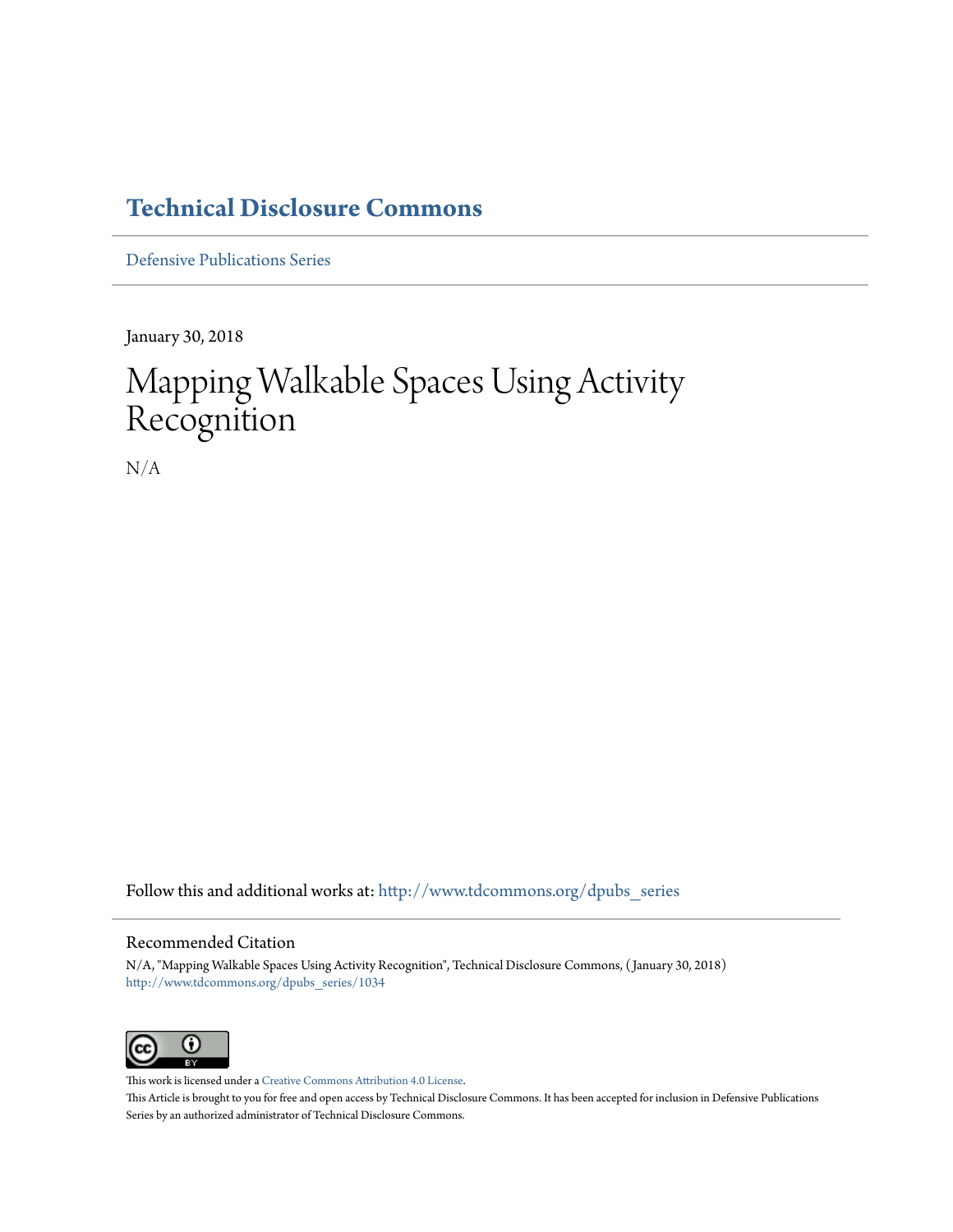## MAPPING WALKABLE SPACES USING ACTIVITY RECOGNITION **Introduction**

The present disclosure provides systems and methods that utilize activity recognition to determine walkable user paths in areas where other geographic positioning systems such as Global Positioning System (GPS) devices are unavailable. More particularly, sensor data from a mobile computing device (e.g., a smartphone, wearable computing device, laptop, tablet computing device, or other portable user computing device) can be used to detect steps and turns taken by a user of the mobile computing device using one or more machine-learned models. The walkable space mapping system can extrapolate the distance a user has traveled and a direction of travel, which can be used to generate an approximated user path. User paths generated from a plurality of different mobile computing devices can be utilized collectively to build maps of walkable spaces.

Current mapping applications can sometimes lack accurate maps of indoor areas, temporary spaces, or other pedestrian-centric places. The present disclosure allows for mapping such spaces in near-real time using just the sensors on a user's mobile device without the need for special devices or extra hardware. This solution provides advantages because it can be local to a device, it can crowdsource sensor data to train and refine a machine-learned model, and can be very efficient due to its reliance on basic sensor data only and performing analysis once per step. The disclosed solution can be especially useful in areas where GPS is inaccessible (e.g., indoor spaces and/or remote spaces) as well as temporary spaces (e.g., pop-up markets, holiday markets, outdoor markets) and other pedestrian-centric places.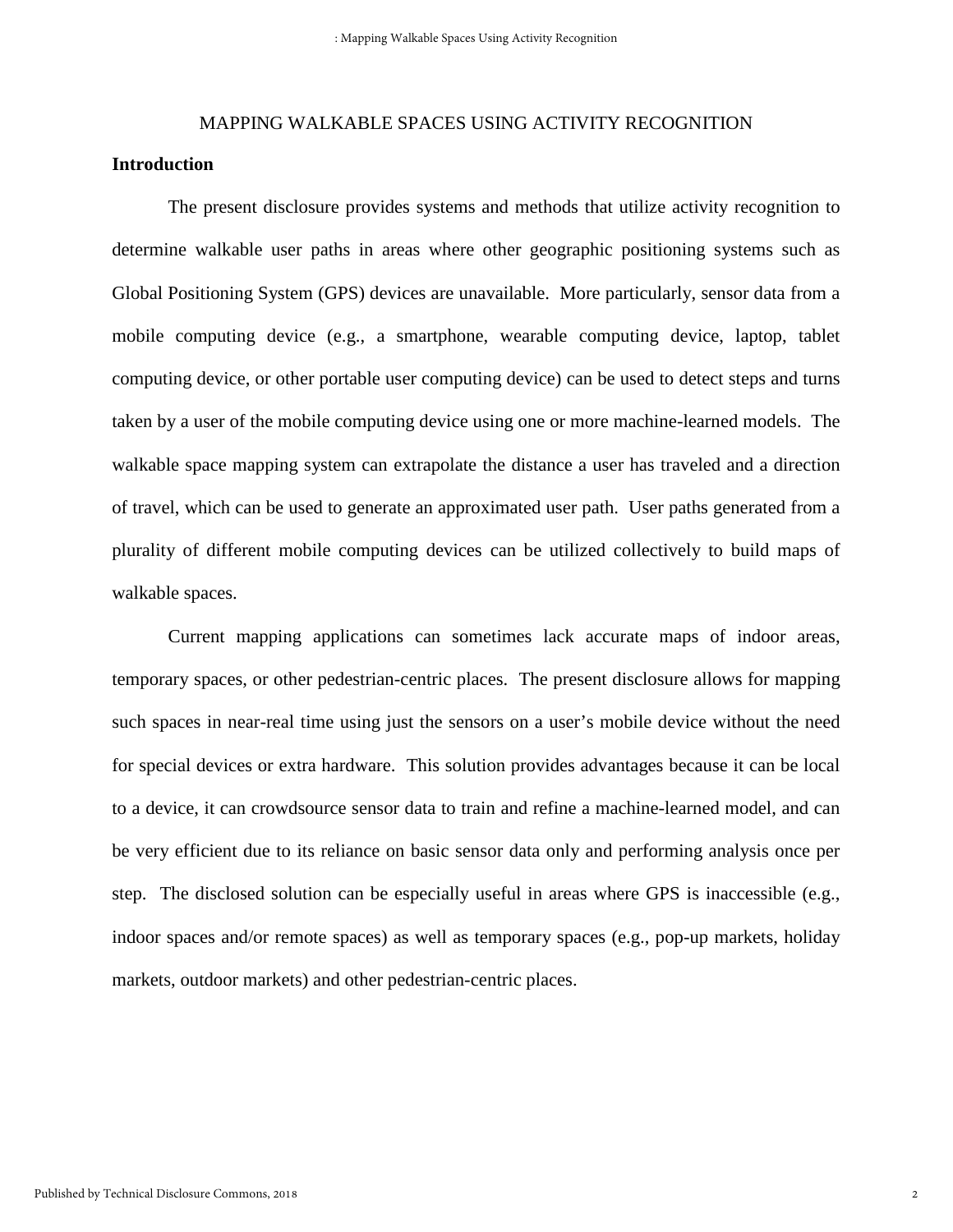#### **Summary**

Systems and methods for mapping walkable spaces in accordance with the disclosed technology can be configured to generate user paths based on sensor data obtained by a user computing device. In some instances, a geographic position sensor such as a GPS component can provide one source of accurate coordinates and course/direction for user paths. However, when a user enters an area where they have unavailable or low accuracy GPS functionality, the disclosed techniques can be used to determine a user path approximation that can be appended to the last accurate GPS coordinates obtained by the user computing device.

More particularly, sensor data can be gathered from a plurality of sensors within a user computing device. For example, sensor data can be gathered from one or more of a GPS component (when available), a proximity sensor, an accelerometer, a gyrometer, a magnetometer, a barometer, a Hall effect sensor, and one or more other motion sensors and/or condition sensors within the user computing device. Sensor data gathered from such sensors can include GPS coordinates (when available), Attitude (Roll, Pitch, and Yaw), Rotation in X, Y, and Z dimensions, Gravity in X, Y, and Z dimensions, User Acceleration in X, Y, and Z dimensions, and Magnetic Field in X, Y, and Z dimensions.

The present disclosure can utilize activity recognition to detect steps and turns from the sensor data gathered from a user computing device to extrapolate the distance that a user has traveled. Sensor data can be pre-processed using a rolling mean algorithm to smooth the data. A peak detection algorithm can then be applied to determine when a step has taken place. A user's average step size can be calculated such that each step can be compared to the average step size to create a granular approximation of how far a person has traveled. A machine-learned course prediction model can be trained to output a course or direction traveled.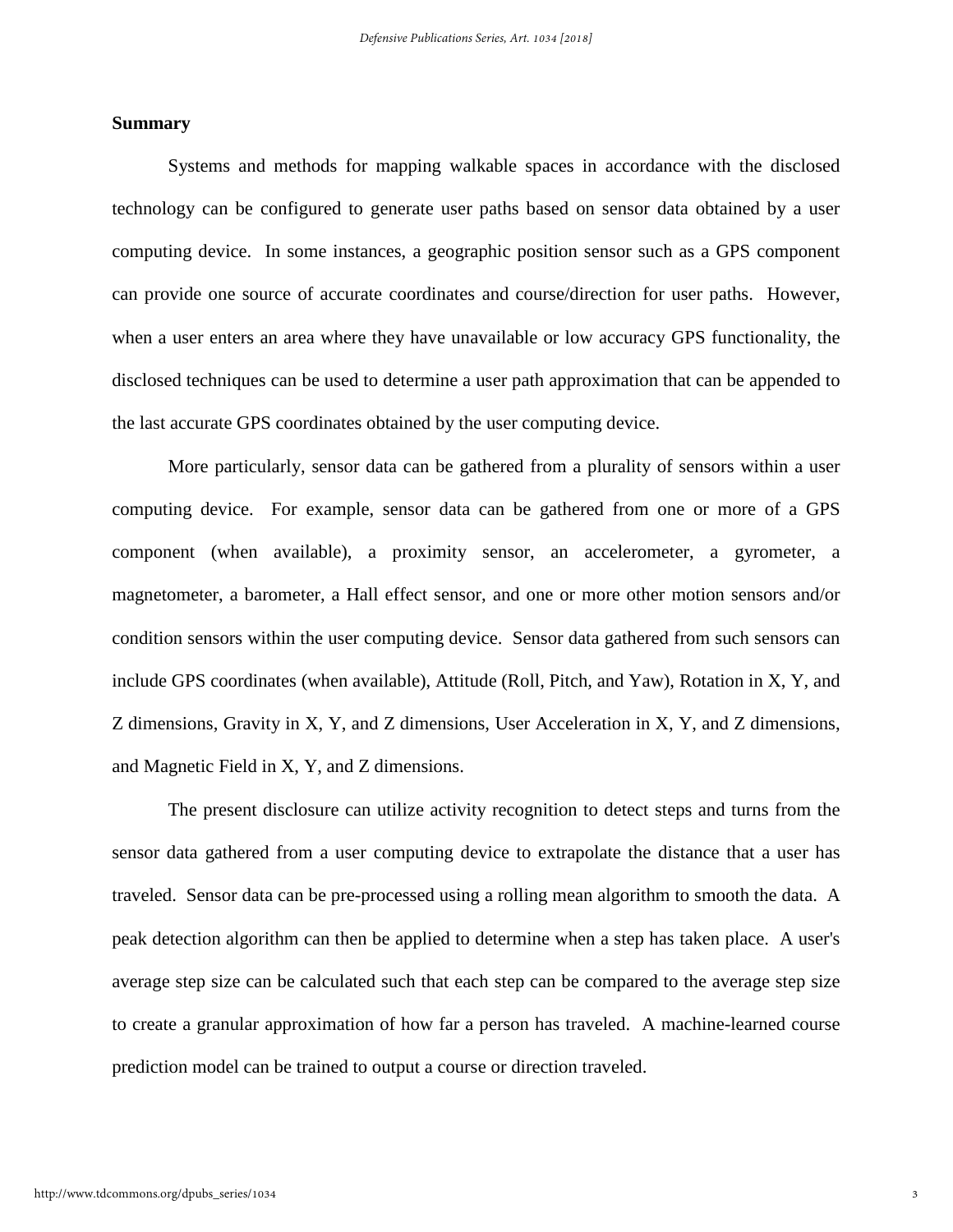The machine-learned course prediction model can be trained using a set of training data collected from user computing device sensors while a user is walking. Labels associated with the training data can correspond to GPS data that is simultaneously gathered from the user computing device to provide accurate ground truth data describing a user trajectory. As such, the training data used to train machine-learned course prediction models described herein can be obtained when GPS data is available, such as when a user is walking outdoors. However, the trained models can then be used to determine a user's path when GPS data is unavailable. The user paths can then be utilized to build maps of walkable spaces in areas where GPS is inaccessible and identify potentially temporary pathways and spaces such as pop-up markets.

Some implementations use only mobile device sensors and associated machine-learned models as described herein. It should be appreciated that the disclosed mapping techniques using sensor-based activity recognition can be used alone or in combination with other mapping techniques such as but not limited to manual mapping, Wi-Fi triangulation, Infrared (IR) proximity sensing, and/or beacon-based solutions.

#### **Detailed Description**

Figure 1 depicts an example computing system 100 to estimate user paths using activity recognition and machine learning. The system 100 includes a user computing device 102, a machine learning computing system 130 and/or training computing system 150 that are communicatively coupled over a network 180.

More particularly, the client computing device 102 can be any type of computing device, such as, for example, a personal computing device (e.g., laptop or desktop), a mobile computing device (e.g., smartphone or tablet), a server computing device, or any other type of computing device. The client computing device 102 includes one or more processors 104 and a memory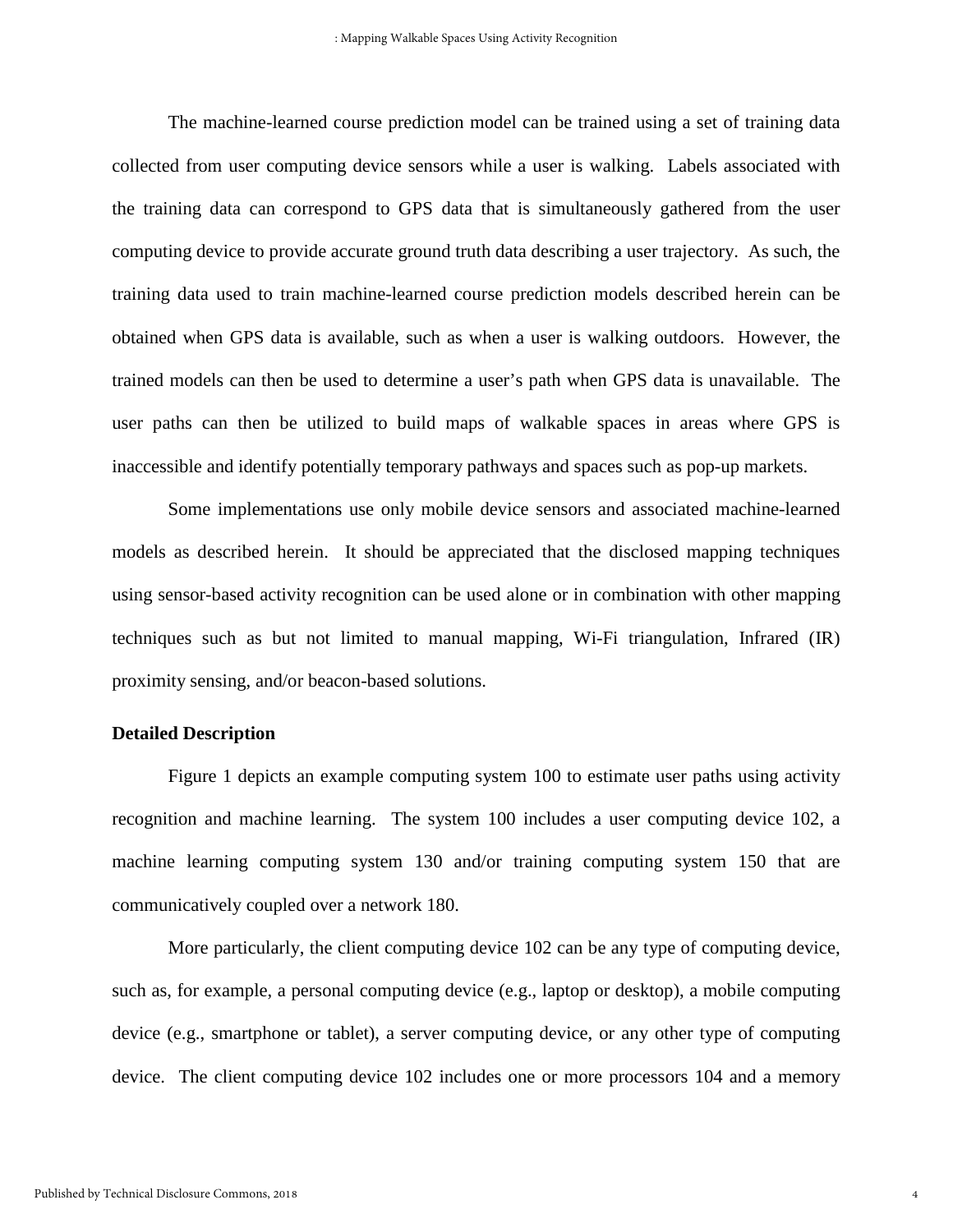106. The memory 106 can store data 108 and instructions 110 which are executed by the processor(s) 104 to cause the client computing device 102 to perform operations. For example, the instructions 110 can include instructions associated with a walkable space mapping system 120 or applications configured to implement such a system.

In some instances, the client computing device 102 can also include a sensor hub 112 configured to gather sensor data from a plurality of sensors. Sensor hub 112 can be configured to integrate data from different sensors, offload sensor processing from main processor 104, and generally improve battery consumption and device performance of user computing device 102.

Sensor data gathered by sensor hub 112 can be indicative of one or more conditions associated with the user computing device or its immediate environment. For example, sensors associated with sensor hub 112 can include without limitation a geographic position component such as a Global Position System (GPS) component 113, a proximity sensor 114, an accelerometer/gyrometer 115, a magnetometer 116, a barometer 117, a Hall effect sensor 118, and/or one or more optional additional sensors 119. Sensor data gathered by sensor hub 112 can include GPS coordinates (when available), Attitude (Roll, Pitch, and Yaw) as depicted in the example of FIG. 3, Rotation in X, Y, and Z dimensions, Gravity in X, Y, and Z dimensions, User Acceleration in X, Y, and Z dimensions, and Magnetic Field in X, Y, and Z dimensions. Referring to FIG. 2, a sensor data vector 204 can include sensor data 206/208/210 sampled from N different sensors within the user computing device 204. Sensor data 206/208/210 can be sampled at a same rate or different rates across the different sensors 113-119.

Walkable space mapping system 120 can include one or more of an activity recognition detector 122, a machine-learned course prediction model 124, and a path generator 126. The walkable space mapping system 120 and various components thereof can include computer logic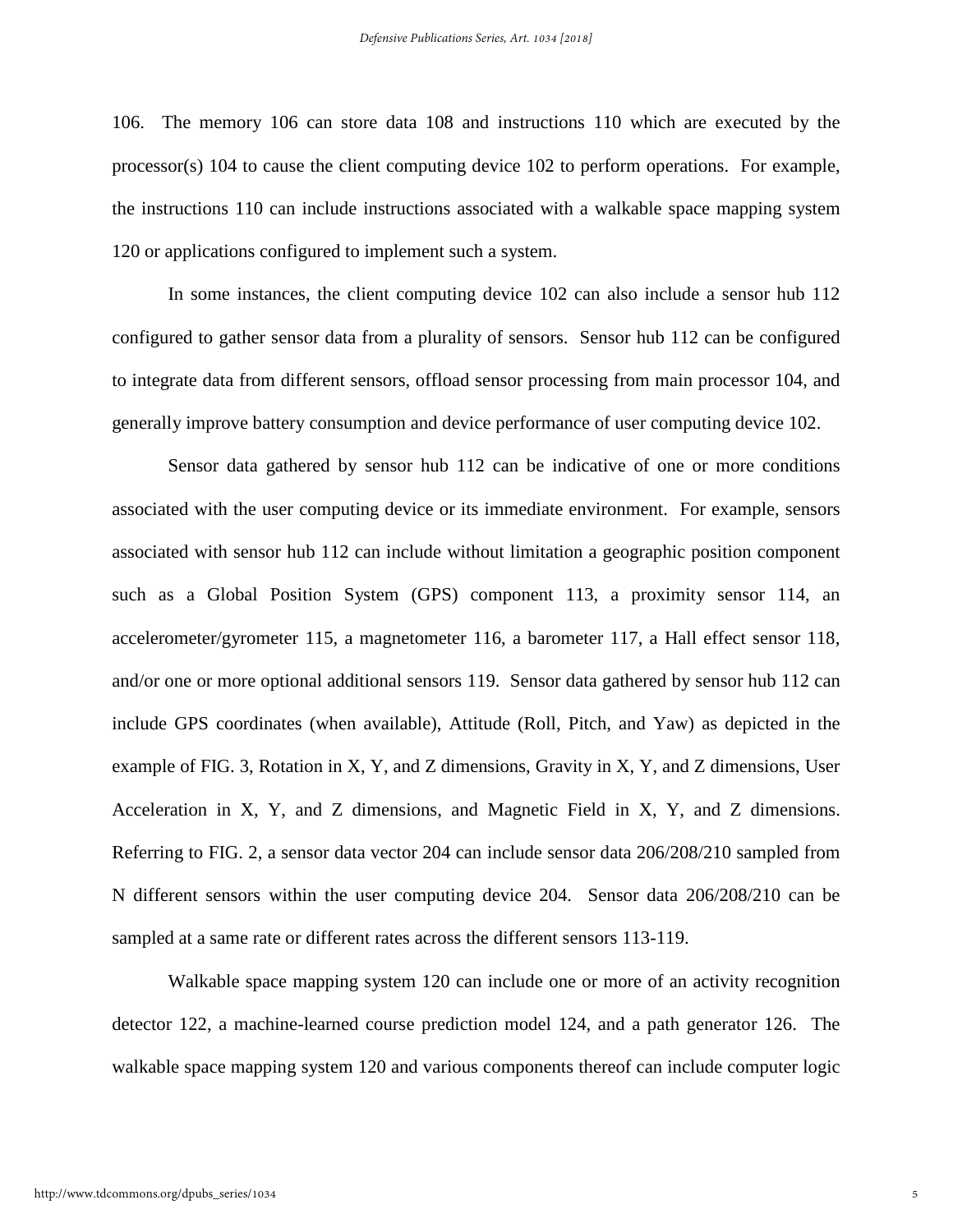utilized to provide desired functionality. Walkable space mapping system 120 can be implemented in hardware, firmware, and/or software controlling a general purpose processor. For example, in some implementations, the mapping application can include program files stored on a storage device, loaded into a memory and executed by one or more processors. In other implementations, the walkable space mapping system 120 includes one or more sets of computer program products and/or computer-executable instructions that are stored in a tangible computerreadable storage medium such as RAM hard disk or optical or magnetic media.

Activity recognition detector 122 implements one or more data transformations to sensor data from the plurality of sensors 113-119 so that such data is formatted in a suitable manner for activity recognition analysis and/or being provided as input to the machine-learned course prediction model 124.

More particularly, activity recognition detector 122 can be configured to smooth out one or more portions of sensor data using a data smoothing filter such as but not limited to a Simple Moving Average (SMA) algorithm. Implementation of a data smoothing filter can be beneficial to filter out inconsistencies and or outliers that may be present within the sensor data. Given a series of numbers and a fixed subset size, an SMA algorithm can obtain a first element of a moving average by taking the average of the initial fixed subset of the number series. Then the subset is modified by "shifting forward," that is, excluding the first number of the series and including the next value in the subset. This can be repeated for some or all elements in the series.

Activity recognition detector 122 can also be configured to implement peak detection within the smoothed sensor data to extract one set of datapoints for each step taken by a user. In particular, peak detection can be implemented relative to rotational data obtained by sensors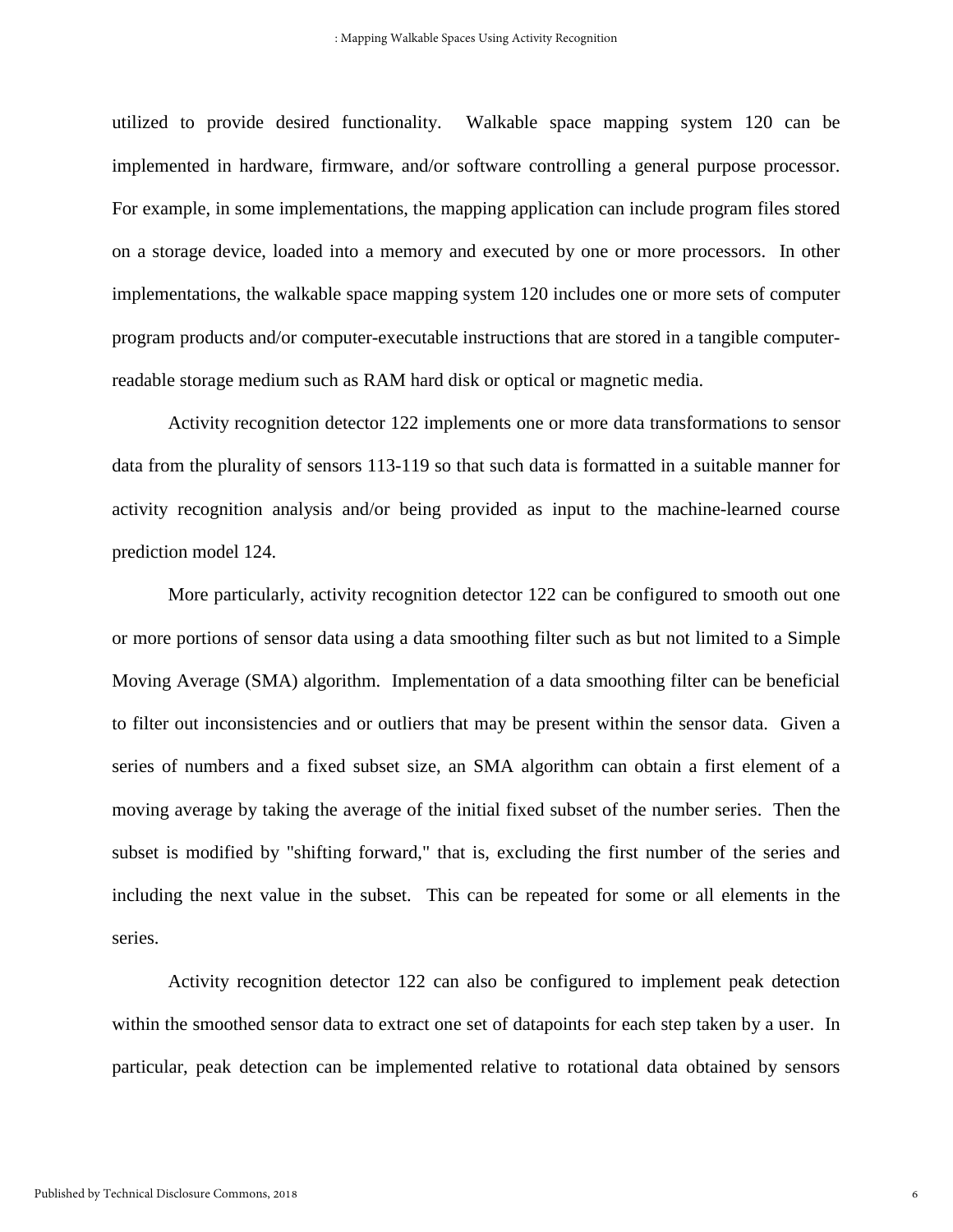within the user computing device. More particularly, user steps can be detected as corresponding spikes in the rotational data. Activity recognition detector 122 can implement a peak detection algorithm to pull out the corresponding peak data. The peak detection algorithm can employ a predetermined threshold cutoff so that other random spikes (e.g., spikes not corresponding to a user step) are not also identified in the smoothed sensor data. From detected peak values, a step size can be normalized. In some implementations, normalization of step sizes can include creating a lookup table of step percentages that could be applied to sensor data. For example, a smaller step may be associated in the lookup table as 0.9 times the size of an average step, while a larger step could be 1.2 times the average step size. Activity recognition detector 122 can determine an estimated distance that a user travels based on detected steps and an associated step size.

Data from a selected set of the plurality of sensors 113-119 can also be provided as input to machine-learned course prediction model 124. In response to receiving a set of sensor data as input, machine-learned course prediction model 124 can output a prediction of the user's bearing/course for each step taken. Machine-learned course prediction model 124 can include one or more neural networks (e.g., deep neural networks), support vector machines, decision trees, ensemble models (e.g., random forest models), k-nearest neighbors models, Bayesian networks, or other types of models including linear models and/or non-linear models. Example neural networks can include feed-forward neural networks, convolutional neural networks, recurrent neural networks (e.g., long short-term memory recurrent neural networks), gated recurrent unit (GRU) neural networks, or other forms of neural networks.

Path generator 126 can receive distance values determined by activity recognition detector 122 and bearing/course prediction values determined by machine-learned course prediction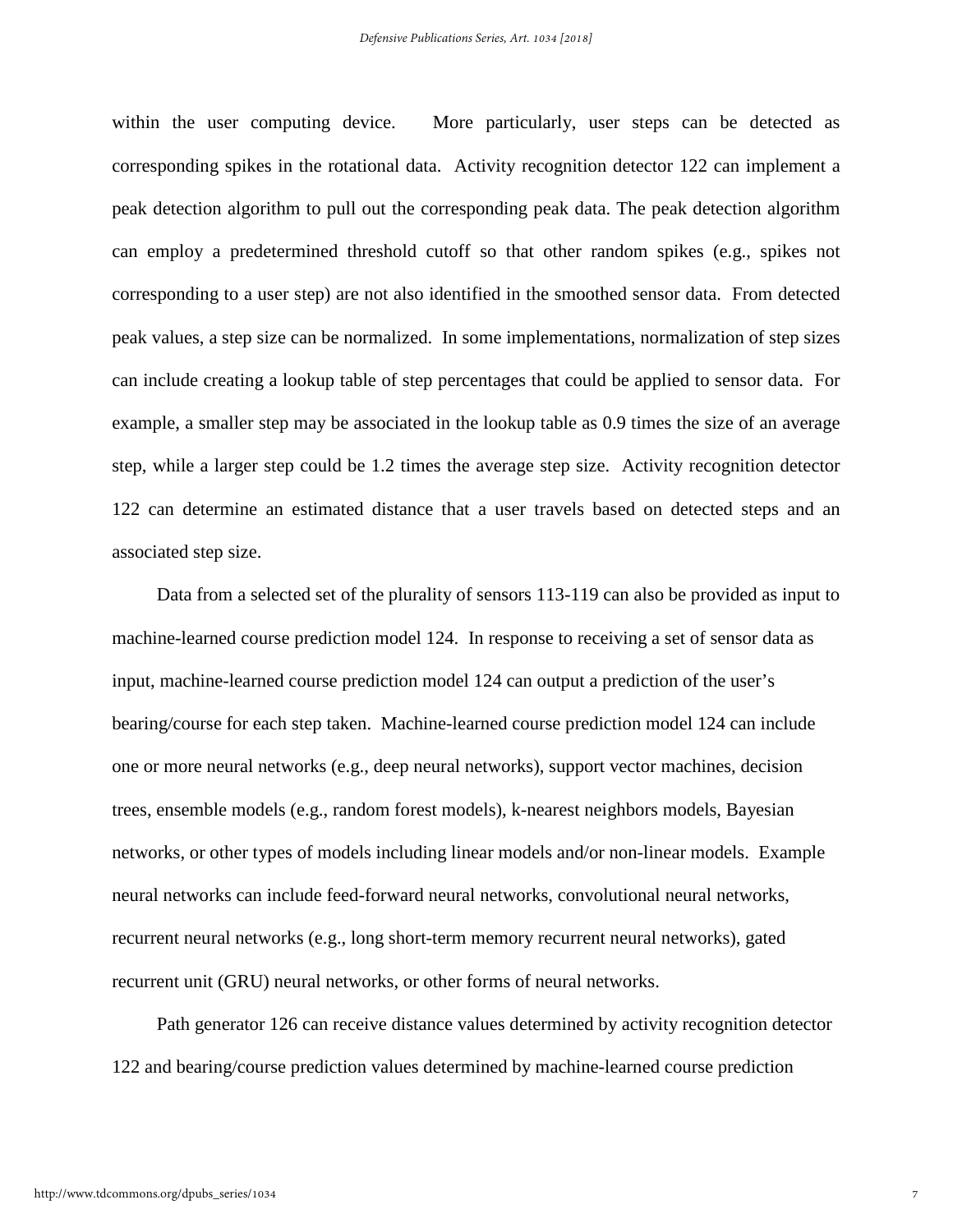model 124 to generate a user path approximation (e.g., user path approximation 220 of FIG. 2). In some implementations, user path approximation 220 can be in the form of GPS coordinates so that the user path approximation determined by walkable space mapping system 120 can be appended to a last set of accurate GPS coordinates obtained by the user computing device before transitioning to the disclosed techniques for obtaining user paths. In some implementations, the following equation can be used to convert the distance and bearing values to GPS coordinates:

*Formula:*  $\varphi_2 = \text{asin}(\sin \varphi_1 \cdot \cos \delta + \cos \varphi_1 \cdot \sin \delta \cdot \cos \theta)$  $\lambda_2 = \lambda_1 + \text{atan2}(\sin \theta \cdot \sin \delta \cdot \cos \varphi_1, \cos \delta - \sin \varphi_1 \cdot \sin \varphi_2)$ where  $\varphi$  is latitude,  $\lambda$  is longitude,  $\theta$  is the bearing (clockwise from north),  $\delta$  is the angular distance d/R; d being

the distance travelled. R the earth's radius

Path generator 126 can translate determined GPS coordinates to other representations of geographic position (e.g., latitude and longitude values). In some implementations, path generator 126 can translate the determined GPS coordinates into a browser-readable file configured to render a graphical depiction of a user path approximation 220 as shown in FIG. 4.

 According to another aspect of the present disclosure, user path approximations 220 as generated by walkable space mapping system 120 can be used in a variety of applications including but not limited to generation of floorplans or maps of other walkable spaces. For example, user path approximations received from a plurality of user computing devices can be overlayed to determine where people are walking (e.g., most likely hallways, walkways, walkable paths, etc.) and to infer where people are not walking. Areas where people are not walking can be used to predict structural entities such as walls, doors, vendor displays, etc. User path approximations from multiple user computing devices can also be overlaid to generate context data. In one example, if multiple people are walking along the same path multiple times a day, context data can indicate a high probability that this place is a hallway or walkway. In another example, if a user checks into a place once or twice a week and their calendar item says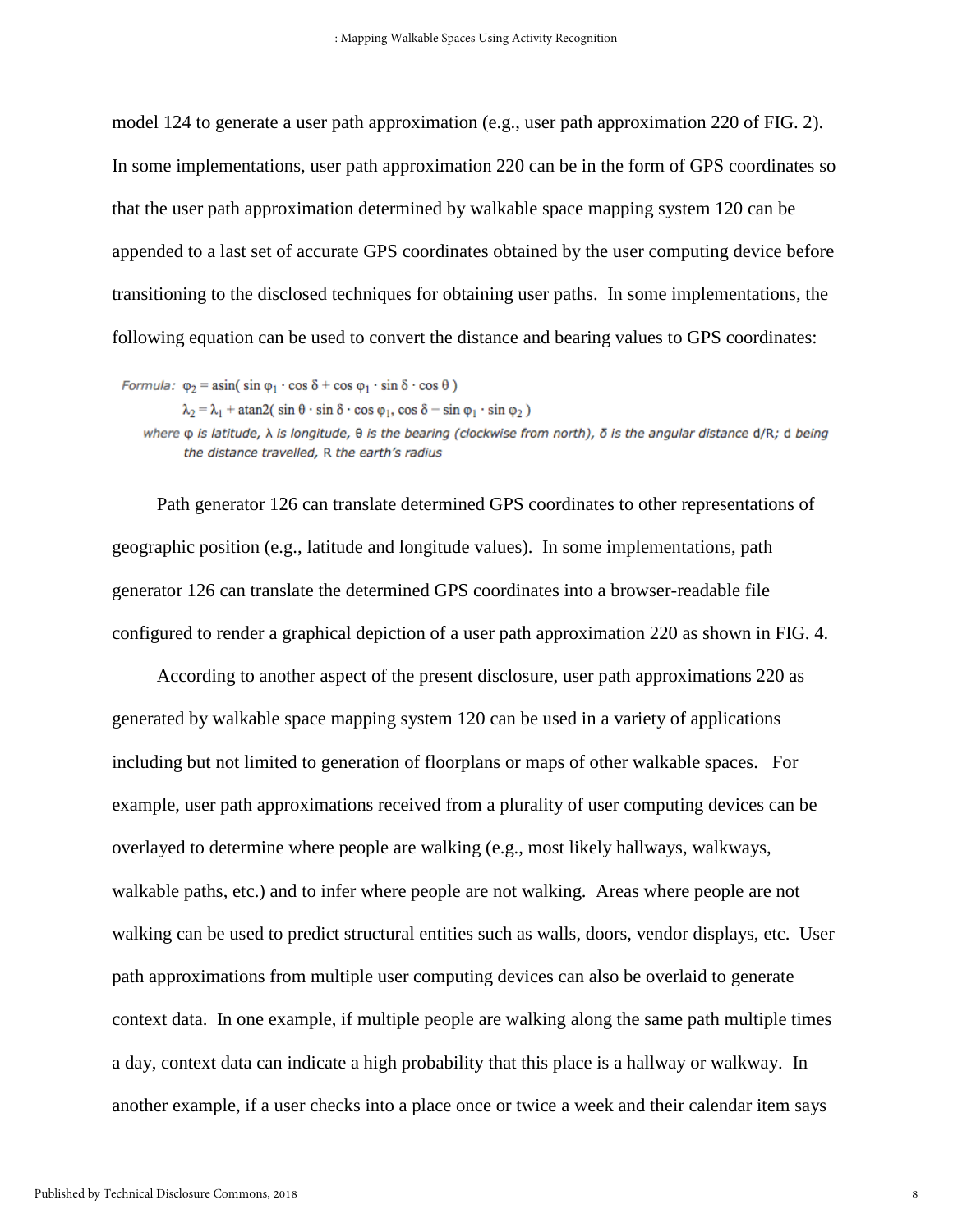"Magic Garden Conference Room," context data can provide an indication that the area corresponds to a particular conference room. In still further applications, an awareness API can be employed to help obtain user feedback and other data to help with determinations of context data. In addition, activity recognition detector can be configured to determine still further states such as but not limited to stair detection, elevator detection, door detection, etc.

Referring still to FIG. 1, the machine learning computing system 130 can include or be otherwise implemented by one or more server computing devices, and includes one or more processors 132 and a memory 134. The memory 134 can store data 136 and instructions 138 which are executed by the processor 132 to cause the machine learning computing system 130 to perform operations. The machine learning computing system 130 stores or otherwise includes one or more machine-learned models 140, which can include a machine-learned course prediction model 124. In some implementations, machine-learned model 140 is trained then relayed to user computing device 102 for use within walkable space mapping system 120.

In some instances, the system 100 further includes a training computing system 150 communicatively coupled over the network 180. The training computing system 150 can be separate from the machine learning computing system 130 or can be a portion of the machine learning computing system 130. The training computing system 150 includes one or more processors 152 and a memory 154. The memory 154 can store data 156 and instructions 158 which are executed by the processor 152 to cause the training computing system 150 to perform operations. In some instances, the training computing system 150 includes or is otherwise implemented by one or more server computing devices.

The training computing system 150 can include a model trainer 160 that trains the machine-learned models 140 stored at the machine learning computing system 130 using various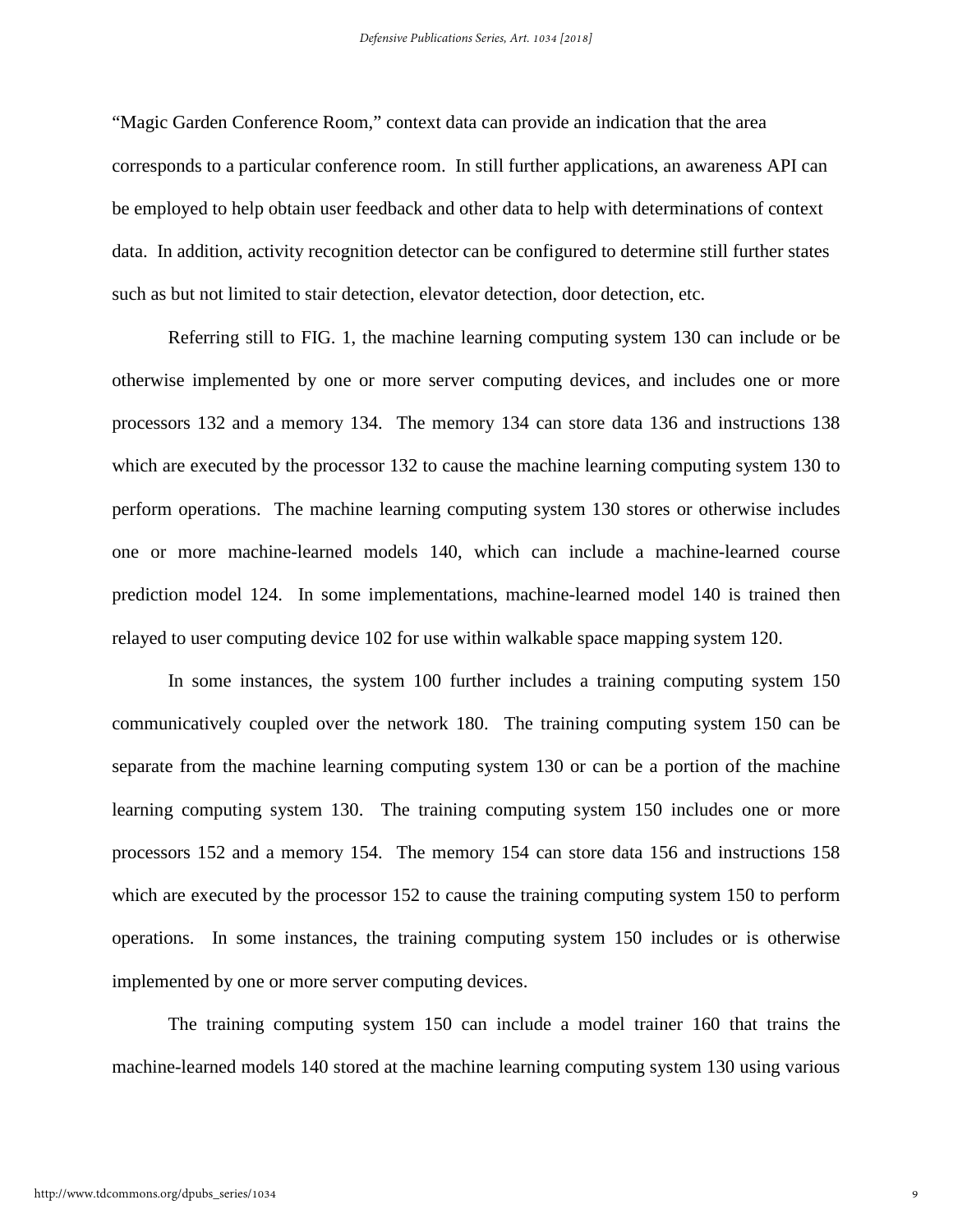training or learning techniques, such as, for example, backwards propagation. In particular, the model trainer 160 can train a model 140 based on a set of training examples. In some instances, the training examples can be provided or otherwise selected by the client computing device 102 (e.g., from the sensor hub 112).

#### **Figures**